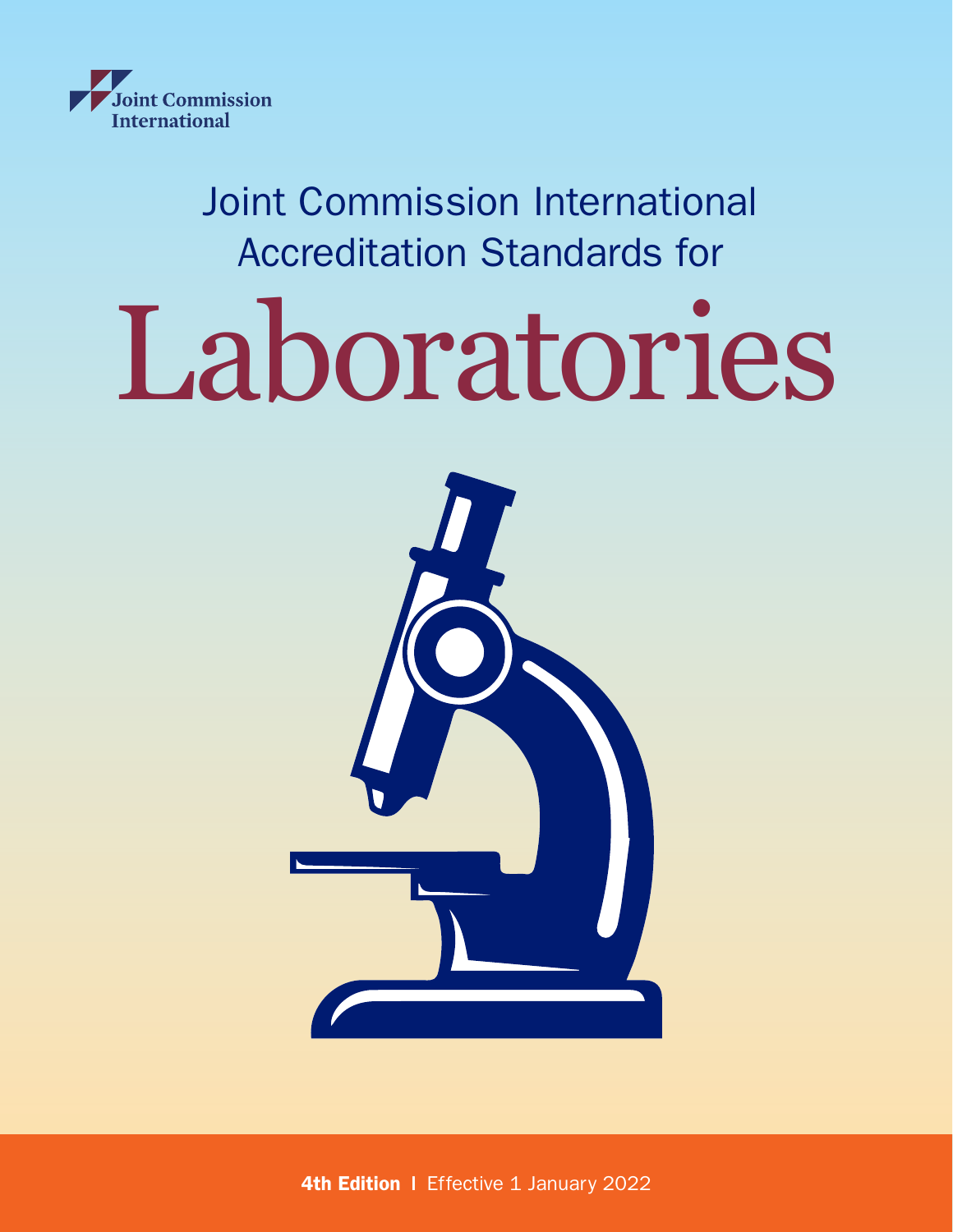## **Joint Commission International Mission**

A division of Joint Commission Resources, Inc.

The mission of Joint Commission International (JCI) is to improve the safety and quality of care in the international community through the provision of education, publications, consultation, and evaluation services.

© 2021 The Joint Commission, on behalf of Joint Commission International

Published by Joint Commission Resources Oak Brook, Illinois 60523 USA <https://www.jcrinc.com>

All rights reserved. No part of this publication may be reproduced in any form or by any means without written permission from the publisher. Requests for permission to make copies of any part of this work should be sent to [permissions@jcrinc.com](mailto:permissions@jcrinc.com).

ISBN: 978-1-63585-211-0

Printed in the U.S.A.

For more information about Joint Commission International, please visit [https://www.jointcommissioninternational.org.](https://www.jointcommissioninternational.org)